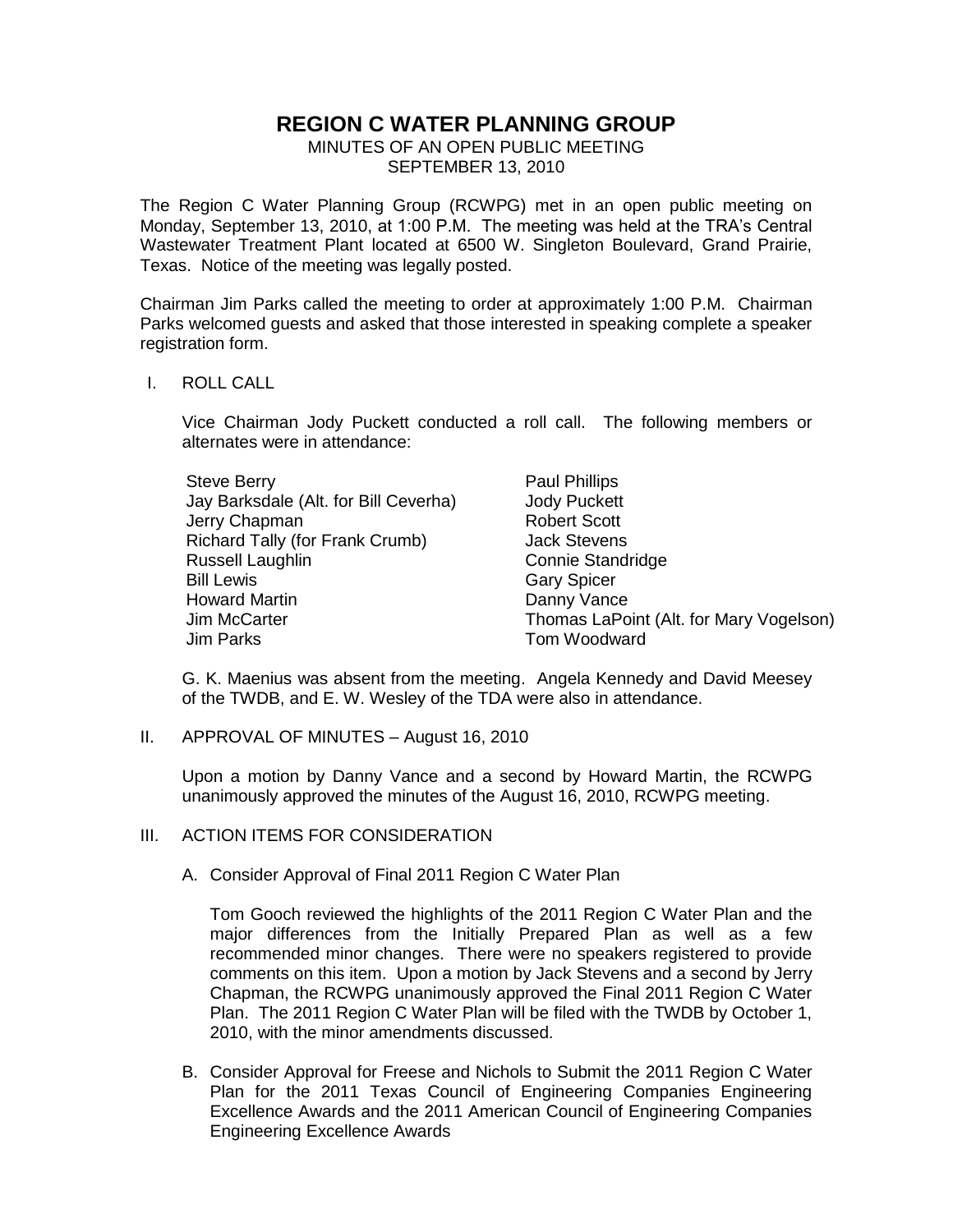Tom Gooch reviewed FNI's request to submit the 2011 Region C Water Plan for the 2011 Texas Council of Engineering Companies Engineering Excellence Awards and the 2011 American Council of Engineering Companies Engineering Excellence Awards. There were no speakers registered to provide comments on this item. Upon a motion by Mary Vogelson and a second by Jim McCarter, the RCWPG unanimously approved submittal of the plan for these awards.

C. Officer Elections for 2011

Gary Spicer reported that the Nominating Committee recommended the following slate of officers for 2011: Jim Parks – Chairman, Jody Puckett – Vice Chairman, and Russell Laughlin – Secretary. There were no other nominations. There were no speakers registered to provide comments on this item. On a motion by Danny Vance and a second by Robert Scott, the RCWPG voted unanimously to elect the officers as recommended for 2011.

## IV. DISCUSSION ITEMS

A. TCEQ Instream Flow Rule Making Process

Preston Dillard reviewed the TCEQ Instream Flow rule making process and a stakeholders meeting held on August 12, 2010. Members were encouraged to submit comments.

B. Public Participation Updates

Colby Walton reviewed the upcoming newsletter to be published in September/ October 2010. The newsletter will be distributed to the RCWPG prior to publication.

C. Update on Overall Status and Next Steps

Tom Gooch gave an update on the overall steps and upcoming next steps. The 2011 Region C Water Plan will be finalized in September 2010 and copies will be distributed in October 2010.

## VI. OTHER DISCUSSION

- A. Updates from the Chair
	- 1. Update on Study Commission on Region C Water Supply

Jim Parks gave an update on the Study Commission on Region C Water Supply. The draft report is available on the TWDB's website for review. It will be considered for approval at the next Study Commission meeting being held on October 4, 2010.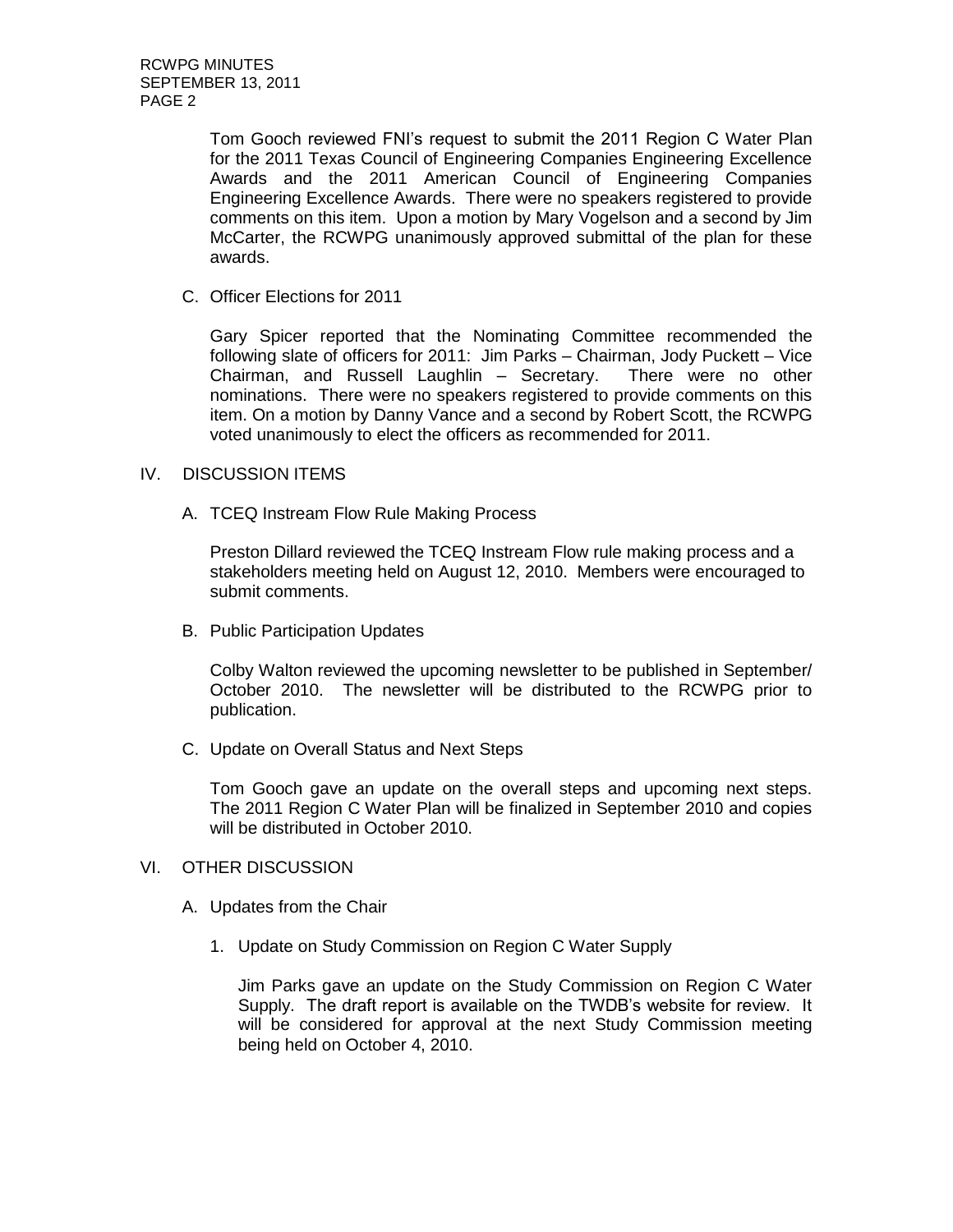2. Update on Water Conservation Advisory Council

Jim Parks gave an update on the Water Conservation Advisory Council.

B. Report from Regional Liaisons

Reports were given by the following liaisons/representatives:

- $\bullet$ Region B – Jerry Chapman
- Region  $D -$  Mike Rickman
- Region G Connie Standridge
- $\bullet$  Region H Danny Vance

Connie Standridge volunteers to be the liaison for Region I if someone could take over Region G.

C. Report from GMA 8 Liaisons

There was no information to report from the GMA 8 liaisons.

D. Report on the Trinity and San Jacinto Rivers and Galveston Bay Stakeholders **Committee** 

No report.

E. Report on the Sabine and Neches Rivers and Sabine Lake Bay Basin and Bay Area

No report.

F. Report from Texas Water Development Board

Angela Kennedy reported on the rule revisions and encouraged RCWPG members and consultants to comment on the proposed revisions, which were published in the Texas Register.

G. Report from Texas Department of Agriculture

No report.

H. Report from Texas Parks and Wildlife Department

No report.

I. Confirm Date and Location of Next Meeting

The date of the next meeting was not confirmed, but will be determined in 2011.